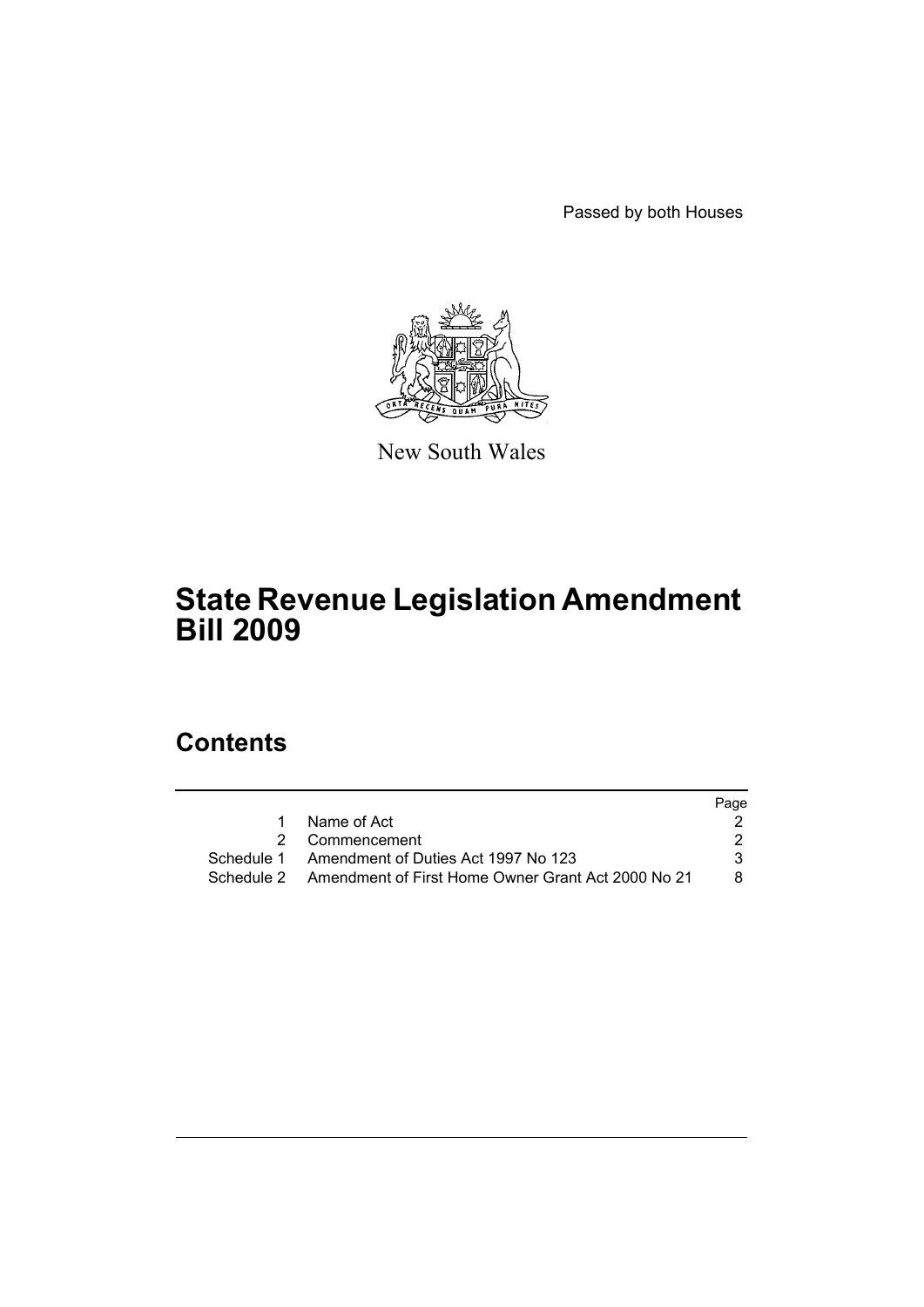*I certify that this public bill, which originated in the Legislative Assembly, has finally passed the Legislative Council and the Legislative Assembly of New South Wales.*

> *Clerk of the Legislative Assembly. Legislative Assembly, Sydney, , 2009*



New South Wales

# **State Revenue Legislation Amendment Bill 2009**

Act No , 2009

An Act to amend certain State revenue legislation in connection with the Budget for the year 2009–2010.

*I have examined this bill and find it to correspond in all respects with the bill as finally passed by both Houses.*

*Assistant Speaker of the Legislative Assembly.*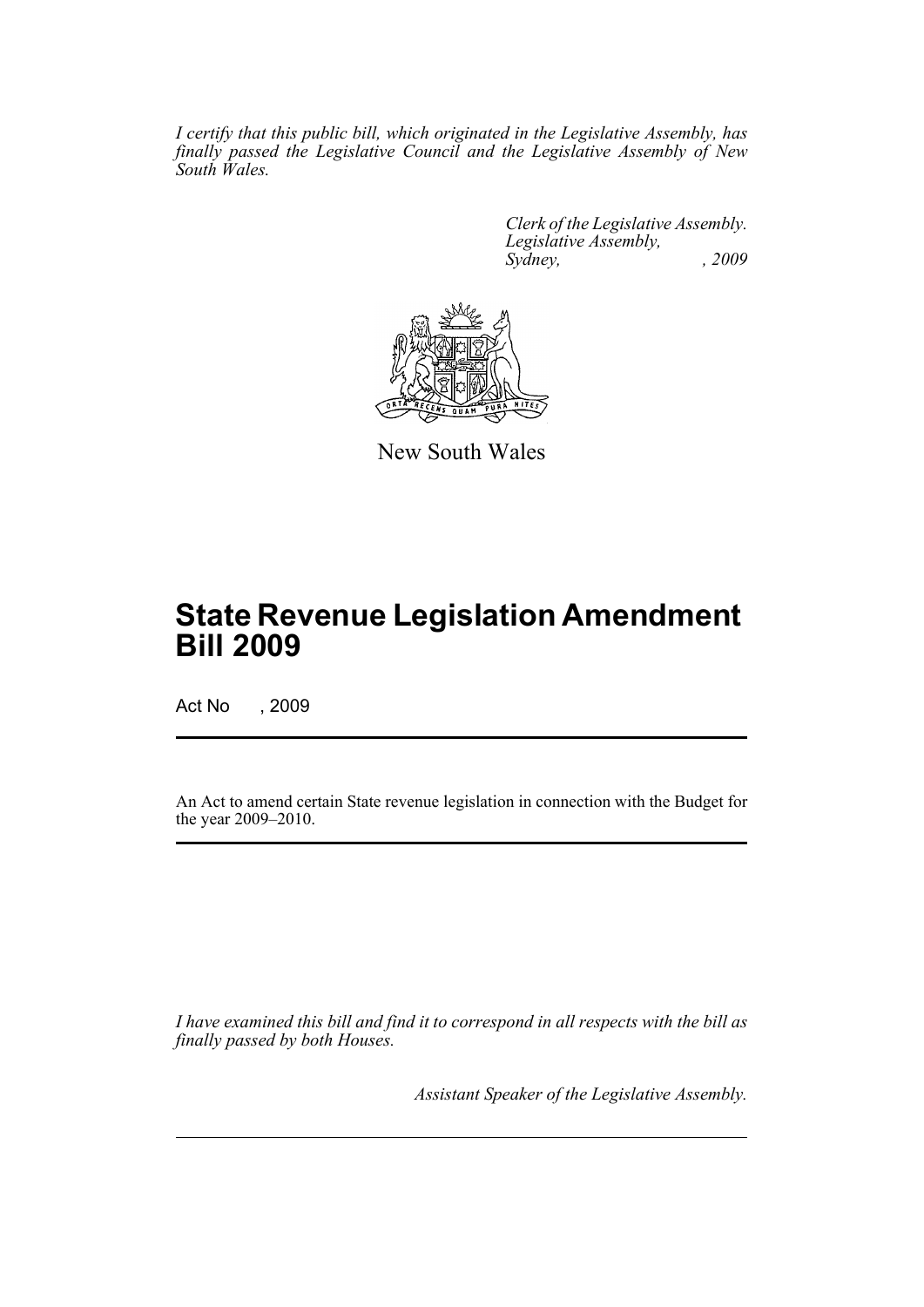#### <span id="page-2-0"></span>**The Legislature of New South Wales enacts:**

#### **1 Name of Act**

This Act is the *State Revenue Legislation Amendment Act 2009*.

### <span id="page-2-1"></span>**2 Commencement**

- (1) This Act commences on the date of assent to this Act, except as provided by subsection (2).
- (2) Schedule 1 commences, or is taken to have commenced, on 1 July 2009.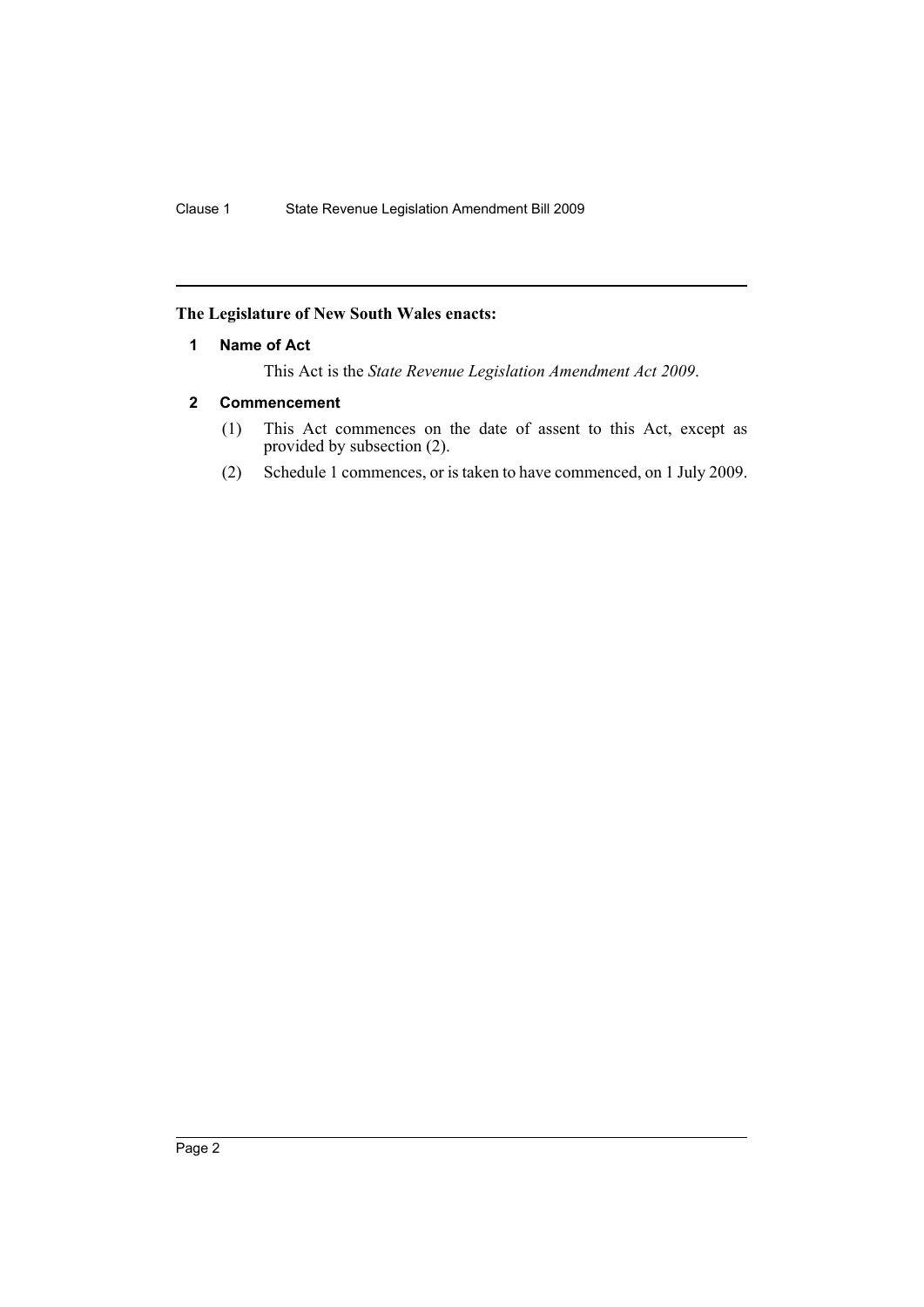Amendment of Duties Act 1997 No 123 Schedule 1

## <span id="page-3-0"></span>**Schedule 1 Amendment of Duties Act 1997 No 123**

### **[1] Chapter 2, Part 8, Division 1A**

Insert after Division 1:

### **Division 1A NSW Housing Construction Acceleration Plan (Budget 2009–10)**

#### **87A Nature of the scheme**

The scheme established by this Division is intended to provide a reduction in duty in respect of the purchase or construction of new homes by persons who are not eligible for an exemption or reduction under the First Home Plus scheme in Division 1 or a grant under the *First Home Owner Grant Act 2000*.

#### **87B Relevant dates for eligibility**

- (1) The following agreements or transfers are eligible for consideration under the scheme:
	- (a) agreements for sale or transfer of dutiable property entered into on or after 1 July 2009 and before 1 January 2010,
	- (b) transfers of dutiable property that occur on or after 1 July 2009 and before 1 January  $2010$  (other than transfers made in conformity with an agreement for sale or transfer entered into before 1 July 2009).
- (2) An agreement for the sale or transfer of dutiable property is not eligible if:
	- (a) it replaces an agreement made before 1 July 2009, and
	- (b) the replaced agreement was an agreement for the sale or transfer of substantially the same dutiable property.

#### **87C Agreements or transfers must be for acquisition of new home**

- (1) An agreement for the sale or transfer of dutiable property is eligible under the scheme if:
	- (a) it is an agreement for the acquisition of a new home that is complete and ready for occupation, or
	- (b) it is an agreement for the sale or transfer of land on which a new home is to be built before completion of the sale or transfer (an *off the plan purchase agreement*).
- (2) A transfer is eligible under the scheme if the transfer is for the acquisition of a new home that is complete and ready for occupation.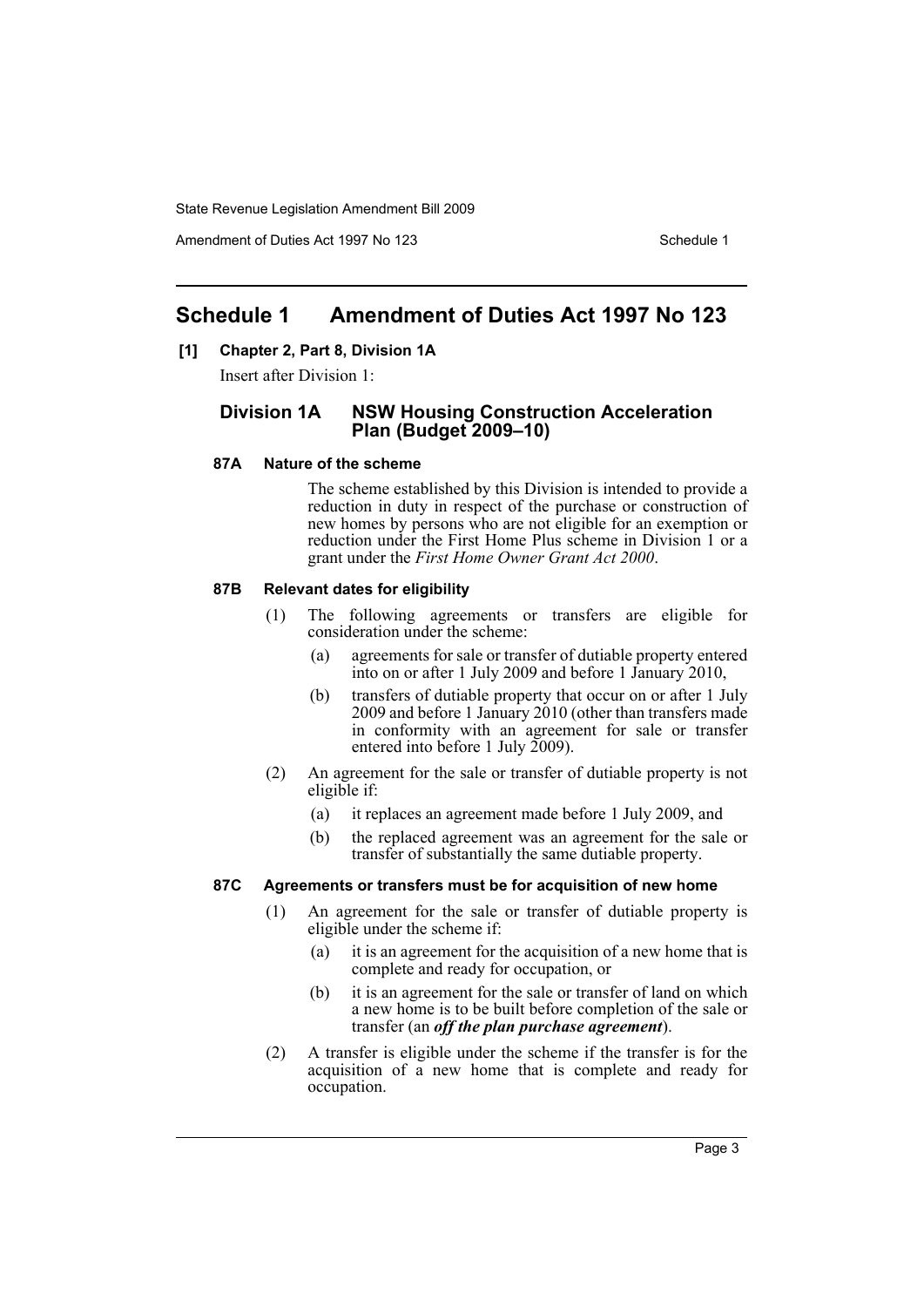- (3) For the purposes of this Division, a *new home* is a home that has not been previously occupied or sold as a place of residence, and includes a substantially renovated home.
- (4) An off the plan purchase agreement is eligible only if the agreement states that the sale or transfer must be completed before 30 June 2011 or, in any other case, the agreement is completed before 30 June 2011 or by such later date as the Chief Commissioner may allow for delay caused by circumstances beyond the control of the parties.
- (5) In any case, the agreement or transfer must be for the whole of the land or, if the land is a parcel of land on which 2 or more homes are built, or are being built, for that part of the land that is an exclusive occupancy.
- (6) For the purposes of this section, land is an *exclusive occupancy* only if the Chief Commissioner is satisfied that the person acquiring the land will be entitled to occupy a home that is built, or being built, on the land as a place of residence to the exclusion of other persons who occupy or are to occupy the other home or homes built or being built on the parcel of land.
- (7) The Chief Commissioner may approve an application in relation to an off the plan purchase agreement in anticipation of compliance with the eligibility requirements of this section.

#### **87D Restrictions on eligibility**

- (1) An agreement or transfer is not eligible if:
	- (a) the agreement or transfer is eligible under the First Home Plus scheme in Division 1, or
	- (b) the transferee, or any of the transferees, is eligible for or has been paid a grant under the *First Home Owner Grant Act 2000* in respect of the purchase or construction of the new home on the land.
- (2) An agreement or transfer is not eligible if the new home, or the land on which the new home is located or to be built, is intended to be used, or made available for use, for any purpose that is not ancillary to the use and occupation of the land for residential purposes (such as a commercial, industrial or professional purpose).
- (3) However, an agreement for the purchase, or a transfer, of a farming property on which there is a new home or on which a new home is to be constructed is not excluded.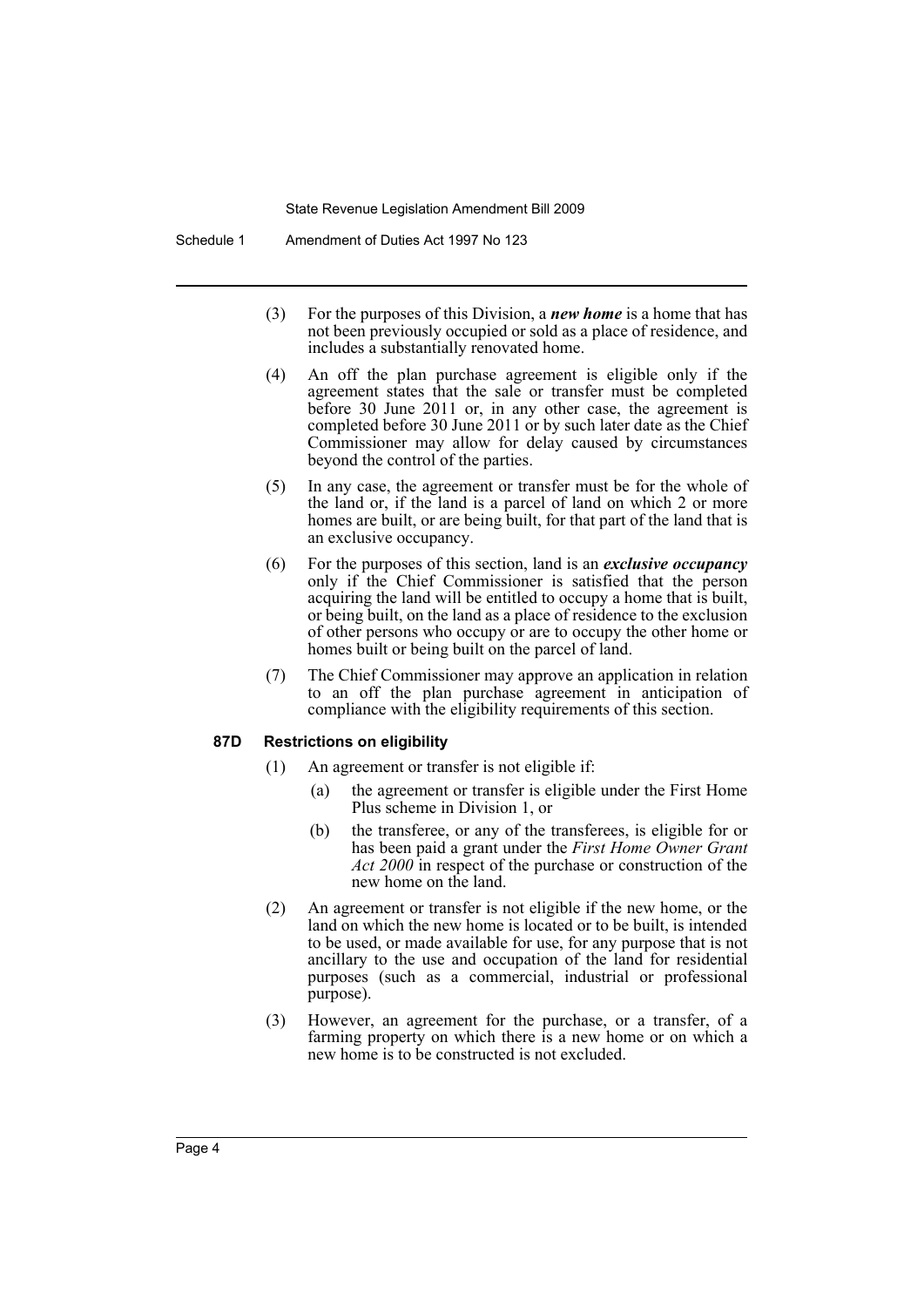Amendment of Duties Act 1997 No 123 Schedule 1

#### **87E Cap on dutiable value of transaction**

The dutiable value of the dutiable property that is the subject of the agreement or transfer must not exceed \$600,000.

#### **87F Duty payable if application approved**

- (1) If an application concerning an eligible agreement or transfer is approved, the amount of ad valorem duty chargeable on the agreement or transfer is to be reduced by 50%.
- (2) If an eligible agreement or transfer is aggregated with other dutiable transactions, and treated as a single dutiable transaction under section 25, the 50% reduction is to be applied only to the ad valorem duty that would be chargeable (in the absence of aggregation) on the approved agreement or transfer.

#### **87G Making of applications**

- (1) An application under this Division is to be made to the Chief Commissioner in an approved form.
- (2) The Chief Commissioner may at any time (whether before or after the approval of an application) require the applicant or applicants to provide such further information as the Chief Commissioner may consider necessary for the proper administration of the scheme.

#### **87H Reassessment of duty payable where duty concession wrongly applied**

- (1) The Chief Commissioner may reassess the duty chargeable in respect of an agreement or transfer that is initially approved under the scheme if the Chief Commissioner forms the opinion that the agreement or transfer is not eligible under the scheme, including in a case where approval was given in anticipation of compliance with any eligibility requirements that have not been met.
- (2) The Chief Commissioner may issue a notice of assessment, based on the reassessment, for the duty chargeable in respect of the agreement or transfer.

#### **87I Charge on land for duty liability of applicant**

(1) Any duty liability that an applicant has under the scheme in respect of an agreement or transfer is a charge on the applicant's interest in the land that is the subject of the agreement or transfer.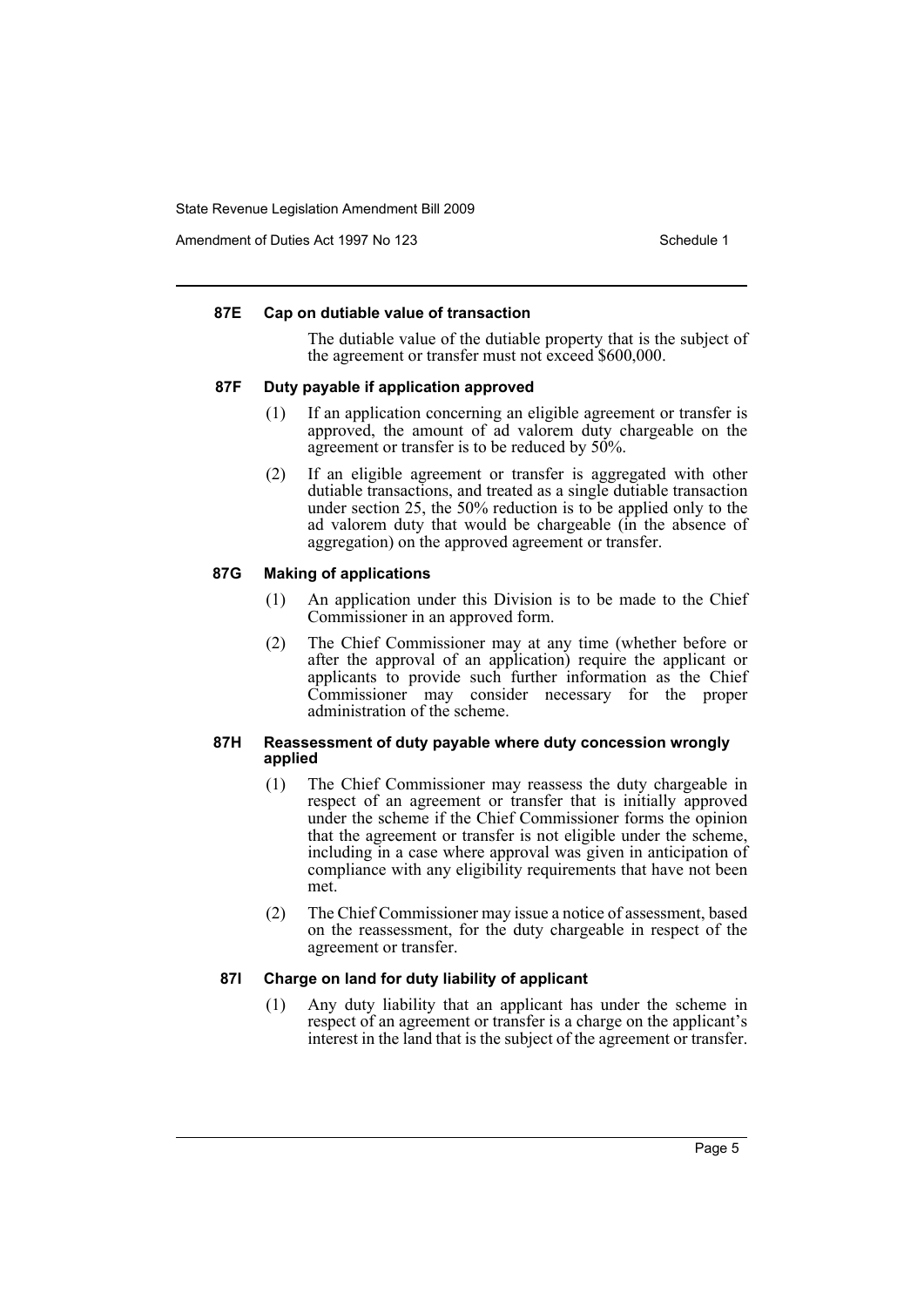Schedule 1 Amendment of Duties Act 1997 No 123

- (2) An applicant has a duty liability under the scheme in respect of an agreement or transfer if the applicant is required to pay an amount of duty to the Chief Commissioner, in respect of an agreement or transfer that is initially approved under the scheme, under a notice of assessment referred to in section 87H.
- (3) The charge created by this section gives the Chief Commissioner an interest in the land and, accordingly, the Chief Commissioner may lodge a caveat in respect of the land under the *Real Property Act 1900* to protect that interest.
- (4) The caveat must be withdrawn when the amount of the duty liability has been paid.
- (5) The amount of the duty liability is the amount of duty that the applicant is required to pay to the Chief Commissioner in respect of the relevant agreement or transfer, together with any interest or penalty tax payable.
- (6) In this section: *applicant* includes a former applicant.

#### **87J Definitions**

(1) In this Division:

*home* means a building (affixed to land) that:

- (a) may lawfully be used as a place of residence, and
- (b) is, in the Chief Commissioner's opinion, a suitable building for use as a place of residence.

*new home*—see section 87C.

- (2) For the purposes of this Division, a home is a *substantially renovated home* if:
	- (a) the home is new residential premises within the meaning of section 40-75 (1) (b) of the *A New Tax System (Goods and Services Tax) Act 1999* of the Commonwealth, and
	- (b) the home, as renovated, has not been previously occupied or sold as a place of residence.

#### **[2] Section 270B**

Insert after section 270A:

#### **270B Exemption for caravans**

(1) Duty under this Chapter is not chargeable on an application to register a motor vehicle if the motor vehicle is a caravan.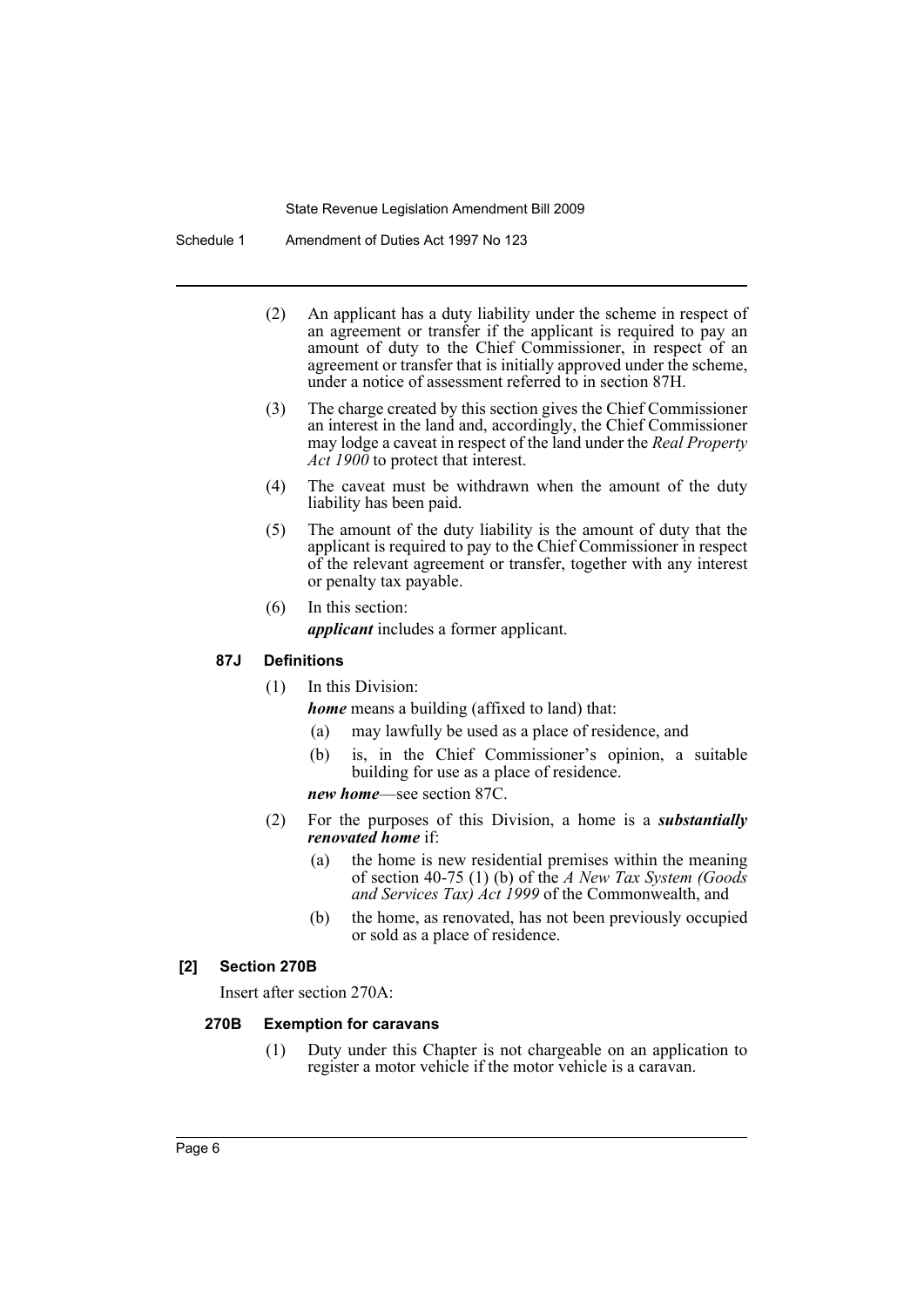Amendment of Duties Act 1997 No 123 Schedule 1

(2) In this section:

*caravan* means a trailer (within the meaning of the *Road Transport (Vehicle Registration) Act 1997*), including a camper trailer, that is permanently fitted for human habitation in connection with a journey.

#### **[3] Schedule 1 Savings, transitional and other provisions**

Insert at the end of clause 1 (1):

*State Revenue Legislation Amendment Act 2009*